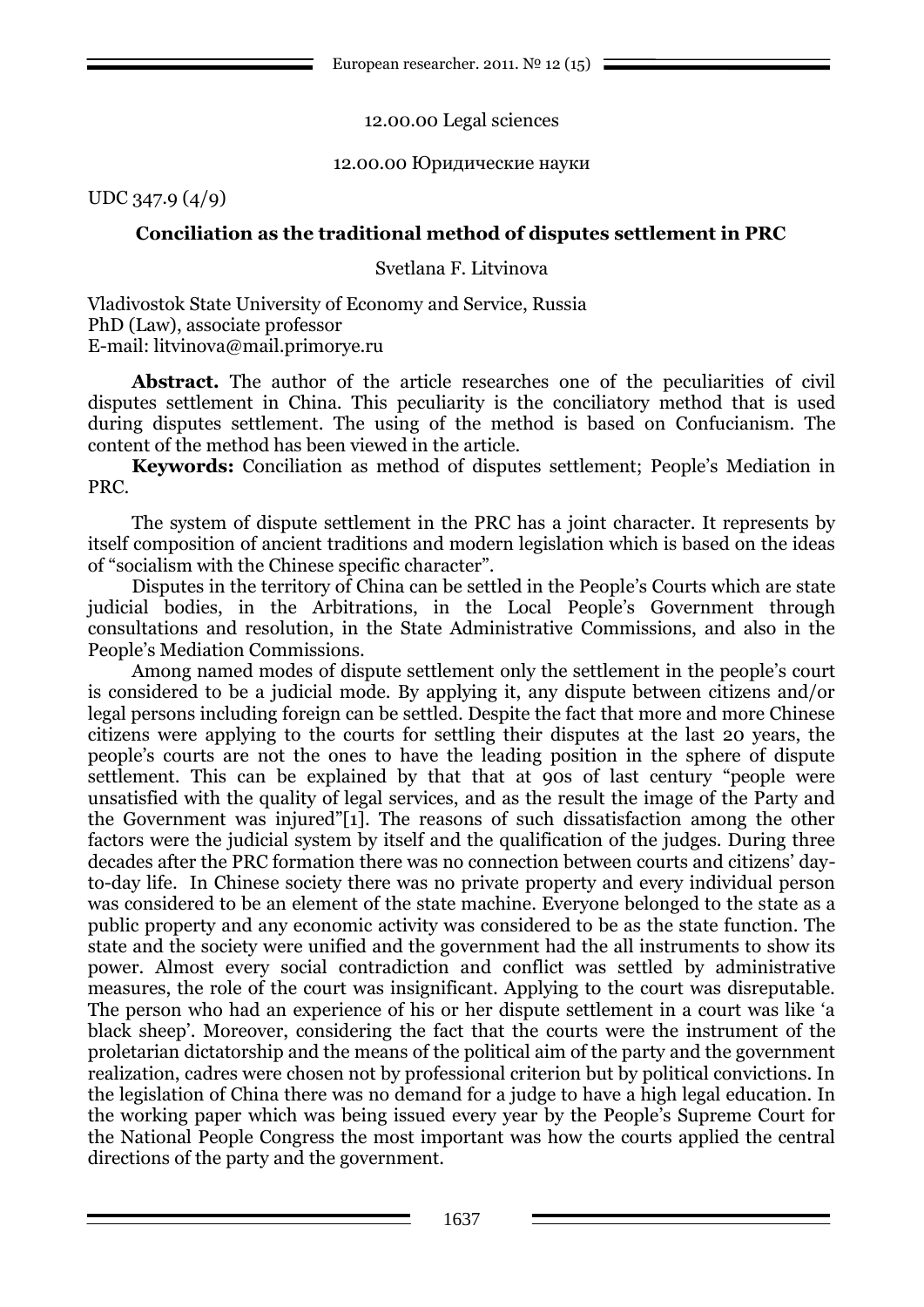Dispute settlement in the Chinese courts is influenced by traditions that were formed under Confucianism. According to Confucius: "an education and a conviction should be put on the foreground but not a power and a compulsion" [2]. One of the traditions consists of prevalence of the moral norms under the norms of law in the process of regulating any aspects of social life including the most important ones. Traditions of Chinese society formed the special method (not the mode – author's note) of dispute settlement, which is moderation.

Displaying of such traditions is a procedure of moderation within the framework of judicial proceedings which is held by courts while handling civil cases, economic cases and holding petty criminal proceedings. To this procedure the chapter 8 of Civil procedure Law of the People's Republic of China (CPL PRC) is devoted [3]. Mediation within judicial proceeding is obligatory for divorce cases, adoption cases, cases in which the claims can be immediately satisfied, and cases that do not require mediation statements. In other civil cases the question about mediation is solved by parties voluntary.

Mediation in the courts is made on the basis of ascertainment of facts and should not be contrary to the law. Besides the courts make "distinguish between right and wrong" (Art. 85 CPL PRC). Mediation can be conduct by a people's court with a single judge or a collegial bench. A court also may request assistance from relevant units (which will be described below) and individuals. If no agreement is reached through mediation or if one party retracts his reconciliation before the mediation agreement is served, the people's court shall render a judgment without delay.

People's courts of the PRC handling any cases about disputes between legal persons of the PRC and/or citizens of the PRC, and also cases with participation of foreign legal persons and citizens if they concern foreign trade relations in which parties have not reached an arbitration agreement. At the same time foreign nationals, foreign enterprises, or organizations, which initiate or respond to lawsuits in people's courts, shall have the same litigation rights and obligations as the citizens, legal persons, or other organizations of the People's Republic of China. (Art. 5 CPL PRC).

If there is an arbitration agreement between foreign and Chinese person then all the disputes arising are giving to arbitration for their settlement. Arbitrations are courts of referees that are settling disputes and that consist of arbitrators who are specialists in a sphere of the dispute. The activity of the arbitrators in the territory of the mainland china is regulated by the Arbitration Law of the PRC (adopted on August 31, 1994).[4] In the territory of China the most authority of the arbitrations are the Maritime Arbitration Commission and the China International Economic and Trade Arbitration Commission under the International Trade Assistant Committee. The important particularity of these arbitrations functioning is joining arbitration dispute settlement with mediation of the parties.

Arbitrations developed a tendency of mediation during settlement of the disputes, which are including foreign element, according to the tasks they have. The methods of their functioning are different from those that are existing abroad. In foreign countries arbitration and mediation procedures are deeply and automatically separated. It means that first the mediation will be held if it ends successful then the case will be closed. If the mediation was completed unsuccessfully then arbitration takes place. Both procedures have no relation with each other. Chinese arbitration can hold both procedures separately or can consolidate them. First it can handle a mediation procedure and if the mediation will be successful then end the settlement. If the mediation has an unsuccessful end then the arbitration starts all over again. However Chinese arbitration in a process of arbitration settlement in any time before making the final decision can hold mediation thus organically join handling of both procedures.

During the last years arbitration with foreign organs worked out a new mode of mediation named "mutual settlement". It applies in a case of a dispute between foreign and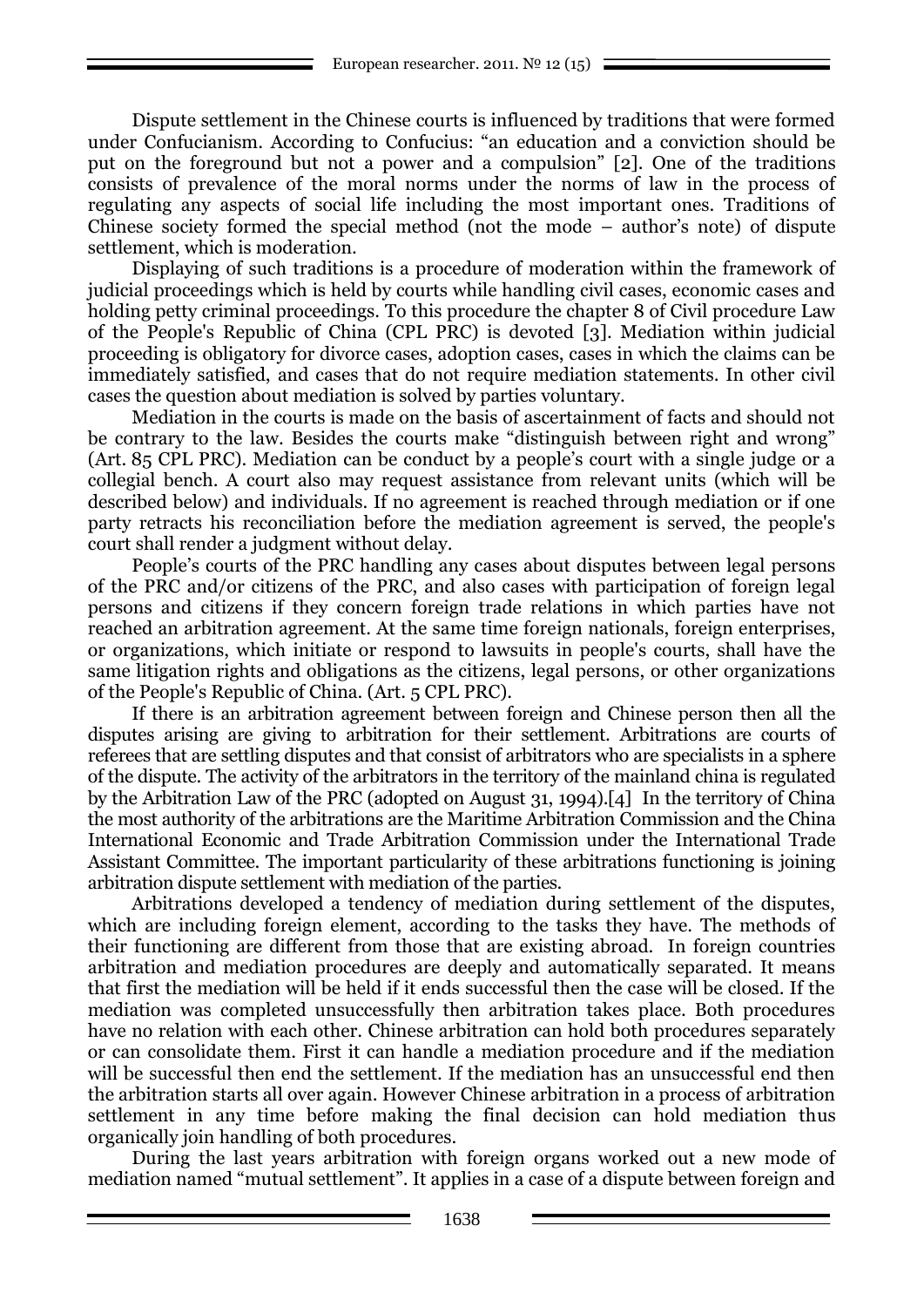Chinese entrepreneurs which apply separately to the arbitration of his/her country for dispute settlement. Arbitration organs of each country after receiving the petition appoint a person who will hold mediation. This new mode attracted attention of arbitrators and persons executed foreign trade all over the world.

Besides two methods of dispute settlement mentioned above during settling disputes with a participation of the foreigners in China the method of consultation and resolution is often used. The advantages of this method are economy of time, costs and also reservation of confidentiality. In 1987 the Dispute Settlement Center under Chinese International Chamber of Commerce which is under the China International Economic and Trade Arbitration Commission was established. At the present moment there are 55 branches of the Center that are embraced the whole territory of China [5].

Not the least of the role in providing social order Local People's Governments play. According to the Article 110 of the China's Constitution adopted on December 4th, 1982 (with amendments of 14 March, 2004) [6] they are state administrative organs under the unified leadership of the State Council and are subordinate to it. They have authority of settling common disputes between citizens and also some special civil cases, economical disputes or labor disputes according to laws regulations [7]. The main method of such dispute settlement is a mediation of disputing parties.

In China the method of mediation which going through all modes of dispute settlement the most clearly can be seen during dispute settlement in the People's Mediation Commissions which are specific organs of the PRC for citizen's dispute settlement. These commissions are established according to the Article 111 of the China's Constitution by the residents committees and villagers committees which are the lowest mass organizations of self-government established among urban and rural residents. That is why people's mediation commission can be considered as a manifestation of people's democratic self-government which has the Chinese characteristics. If it is necessary people's mediation commissions can be established in the enterprises and in the companies for labor and other dispute settlement.

According to the Article 16 CPL PRC the People's Mediation Commissions are the organizations for mass to mediate civil disputes derived from private citizens. For those who are for the mediation commissions they represent themselves an ideal model of justice in the communist society. Despite who among scholars accepts or denies mediation system it's common that being alternative to the state law, commissions seriously influence the order of Chinese society. At the present moment in China there are about millions of such commissions which settle about 90% of civil disputes between Chinese citizens[8]. Unlike court and administrative organs of dispute settlement People's Mediation Commissions don't have authority to apply any compulsory administrative measures or other legal measures.

Functioning of the People's Mediation Commissions in a different periods of time were regulated by the Provisional Rules of People's Mediation Commissions Organization March 22,1954 [9], Regulations about People's Mediation Commissions Organization May 05,1989.[10] At the present time their organization and functioning is ruled by People's Mediation Law of the People's Republic of China adopted on 28 August, 2010 that came into force on 1st January, 2011.[11] The main purpose of establishing people's mediation commissions are opportune dispute settlement, maintenance social harmony and stability.

The guidance of the commissions is made by the Local People's Governments and the Grassroots People's Courts. The Local People Government establishes the Institute of Judicial and Administrative Work Assistants for concrete guidance of the people's mediation work. Their main commitment is to help People's Mediation Commissions in organized and ideological formation and professional establishment. In general the Grassroots People's Courts exercise professional guidance over people's mediation commissions through the involvement to the dispute settlement in court mediation, the presence of members of the commission without a decisive and consultative voice in court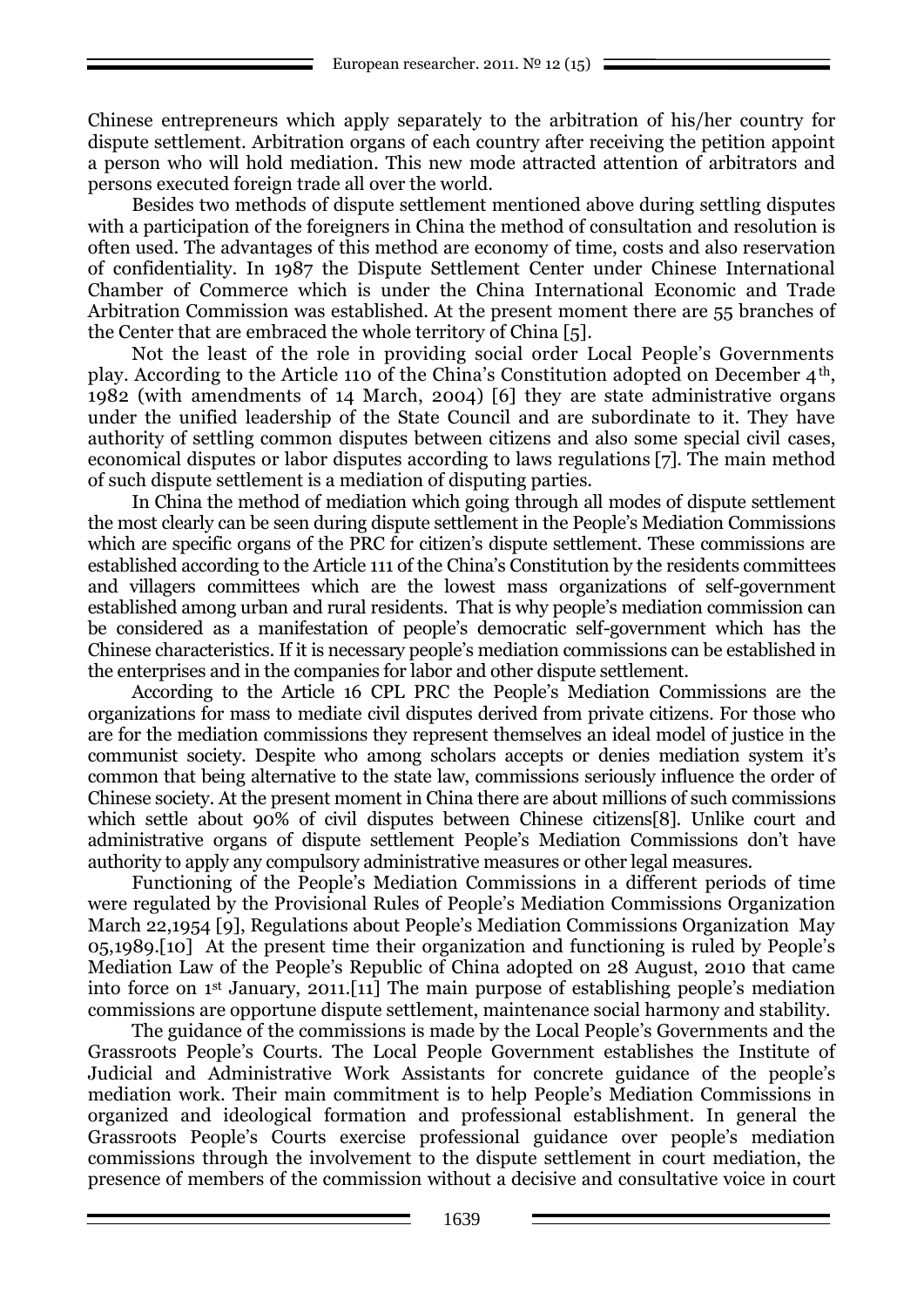during dispute settlement, the guidance of cases analyses, the generalization of practice and experience exchange.

A People's Mediation Commission is composed of 3 up to 9 members, one of which is a director. Director can have one director and, if necessary, two or more deputy directors. A people's mediation commission shall have female members and, as in an area of multiethnic population, have members from ethnic minorities. The members of the people's mediation commission shall be selected at the meeting.

Conciliation in terms of people's mediation is not a conciliation of any mode. It should be done on the basis of the principals of free will and equality of the parties. Besides, mediation must be abided by laws, regulations and policies of the state.

The aim of the conciliation by means of people's mediation is reaching a mediation agreement which can have written or oral form.

Thus, it is clear that all modes of dispute settlement described above (judicial and non-judicial) have one particular method that is mediation. The content of the method is described in Article 2 of People's Mediation Law of the People's Republic of China and it consists of persuasion the parties concerned to a dispute into reaching a mediation agreement. Applying of this method makes a mediation to be the unique instrument of dispute settlement and maintenance law and order in the state.

Mediation as a method of dispute settlement assumes influence on the feelings of disputants, exposure the real reasons of the happened, reporting true information, acquaintance dispute parties with the current legislation, persuasion to valuate norms of morality. During the implementation of mediation the appropriate organ should establish facts on the basis of differentiation true and false, give all arguments, patiently find out, eliminate the lack of understanding, and help parties to reach an agreement. Mediation should be registered and recorded. The purpose of the mediation as a method of dispute settlement is not conciliation disputants only through inertia. The main importance is given to ensure that instead of the dispute the agreement between parties is reached, to display activity for preventing and minimizing disputes, to prevent escalation of disputes between people.

This as it seems to be non-legal method of dispute settlement is existing in the scope of law. Firstly law defines possibility of using this method during the dispute settlement; secondly law defines methods of dispute settlement in the scope of which this method is applied; thirdly law defined frames of using this method.[12]

The method of conciliation is a natural manifestation of Chinese nation mentality which was formed under the great influence of Confucianism. According to Confucius' ideas a man should insist on his morals as the duty of everyone is to tend to harmony and forget about himself for all [13]. According to Chinese hands-on experience every dispute settlement should be responded fair and humane feelings and not being squeezed in the frames defined by legislation juristic scheme.

#### **References:**

1 Xin Chunying Chinese Court: History and Transition / Chunying Xin. China: Law press, 2003. P. 245–249.

2 Sukharev A.YA. Pravovye sistemy stran mira. Entsiklopedicheskii spravochnik / A.YA. Sukharev. M.: Nauka, 2000. P. 319.

3 Civil Procedure Law of the People's Republic of China of 9 April 1991. (with amendment from 28 October 2007.). [Electronic resource]. - Mode of access: www.lawinfochina.com (time of access 12.12.2011) - Copyright © Chinalawinfo Co.,Ltd. Peking University Center for Legal Information

4 Arbitration Law of the People's Republic of China of 31 August 1994 г. [Electronic resource]. - Mode of access: www.lawinfochina.com (time of access 10.12.2011) – Copyright © Chinalawinfo Co., Ltd. Peking University Center for Legal Information.